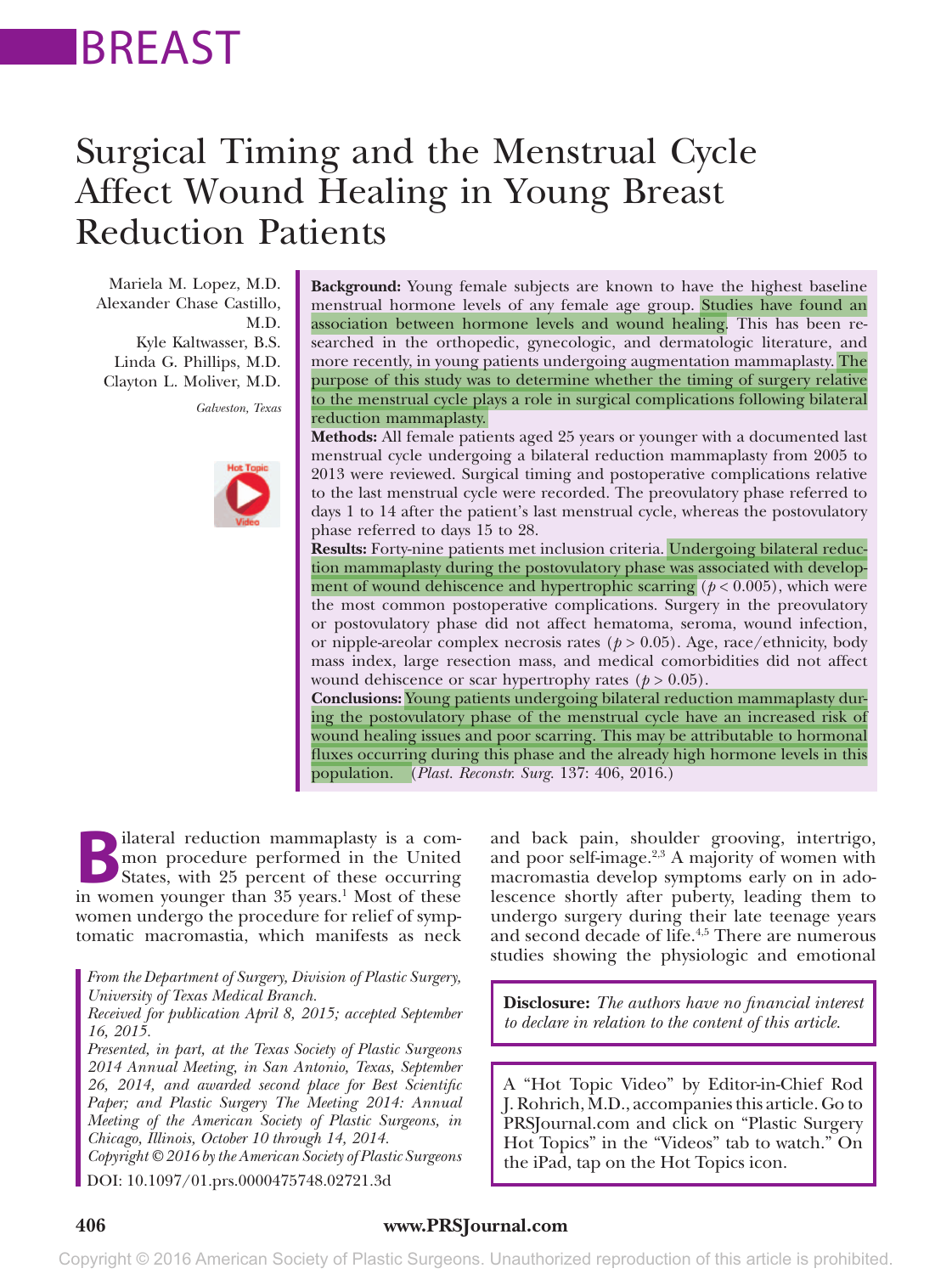benefits of bilateral reduction mammaplasty. It has proven to be a safe and effective procedure for these patients.<sup>6</sup>

Women undergoing bilateral reduction mammaplasty during their late teens and early twenties have been shown to have female hormone levels that are at their lifetime peak. Specifically, baseline estrogen and progesterone levels are highest in this population and begin to decline as a woman approaches her thirties.7 During the menstrual cycle, these hormone levels fluctuate, allowing for ovulation and other physiologic changes. Specifically, a rise in estrogen during the preovulatory phase causes ovulation, whereas progesterone is the predominant hormone of the postovulatory phase.<sup>8</sup>

The effects of menstrual hormones on wound healing, scarring, and other postoperative factors are not well studied in the plastic surgery literature. Our group recently published a study showing that all patients younger than 25 years who underwent augmentation mammaplasty during the postovulatory phase of the menstrual cycle developed striae distensae.9 Given the paucity of data in the plastic surgery literature on the effects of menstrual hormones on plastic surgery patients, a study was designed to evaluate young female patients undergoing bilateral reduction mammaplasty for symptomatic macromastia, a commonly performed procedure in our practice. The purpose of this study was to determine whether the timing of bilateral reduction mammaplasty relative to the menstrual cycle plays a role in wound healing and postsurgical complications in this group.

### **PATIENTS AND METHODS**

An institutional review board–approved retrospective chart review was performed for patients undergoing bilateral reduction mammaplasty from 2005 to 2013. All procedures were performed at the University of Texas Medical Branch and the Houston Plastic and Reconstructive Surgery Practice.

The study population included women aged 25 years or younger with a last menstrual period recorded in the medical record. All patients underwent either a Wise pattern inferior pedicle bilateral reduction mammaplasty or amputation style free nipple graft bilateral reduction mammaplasty. Exclusion criteria included last menstrual period more than 30 days before surgery, concurrent hormone therapy such as oral contraceptive pills, tobacco use, and insufficient documentation

in the medical record. All cases included had preoperative and postoperative photography and detailed documentation in the electronic medical record. Patient charts were reviewed for demographic data such as age, race, body mass index, and medical comorbidities.

Records, both written and photographic, were also reviewed for postoperative complications, including wound dehiscence, hypertrophic scarring, hematoma, seroma, infection, and nipple-areola complex necrosis. Striae distensae were not evaluated postoperatively because, on review, all patients with macromastia exhibited striae preoperatively. Dehiscence was described as a postsurgical open wound on the breast documented to be at least 1 cm in size and requiring local wound care or surgical intervention. Hypertrophic scarring was described as a raised, pruritic, painful scar outside the norm of scar maturation treated with steroid therapy, scar revision, or a strict protocol of silicone and massage requiring follow-up. Hematoma and seroma were defined as fluid collections requiring surgical or radiology-guided drainage. Infection was described as cellulitis or abscess requiring antibiotics and/or surgical intervention. Nipple-areola complex necrosis was described as impending nipple-areola complex loss requiring suture release, operative intervention, or reconstructive procedures.

Surgical timing and postoperative complications relative to the patient's last menstrual cycle were then reviewed. The patients were divided into two groups. The first group included patients who underwent bilateral reduction mammaplasty during the preovulatory phase of their cycle, whereas the second group included patients who underwent surgery during the postovulatory phase. The preovulatory phase referred to days 1 to 14, with day 1 being the first day of the patient's last menstrual period. The postovulatory phase referred to days 15 to 28 of the cycle. The patients were placed into these groups based on how many days had passed since their last menstrual period and the day of surgery.

The database was constructed and statistical analysis performed. The chi-square test was used to determine a correlation between the phase of the menstrual cycle and individual postoperative complications. The relationship between age, body mass index, ethnicity, medical comorbidities, and postoperative complications relative to the menstrual cycle were evaluated with multivariate analysis. A value of  $p < 0.05$  was considered statistically significant.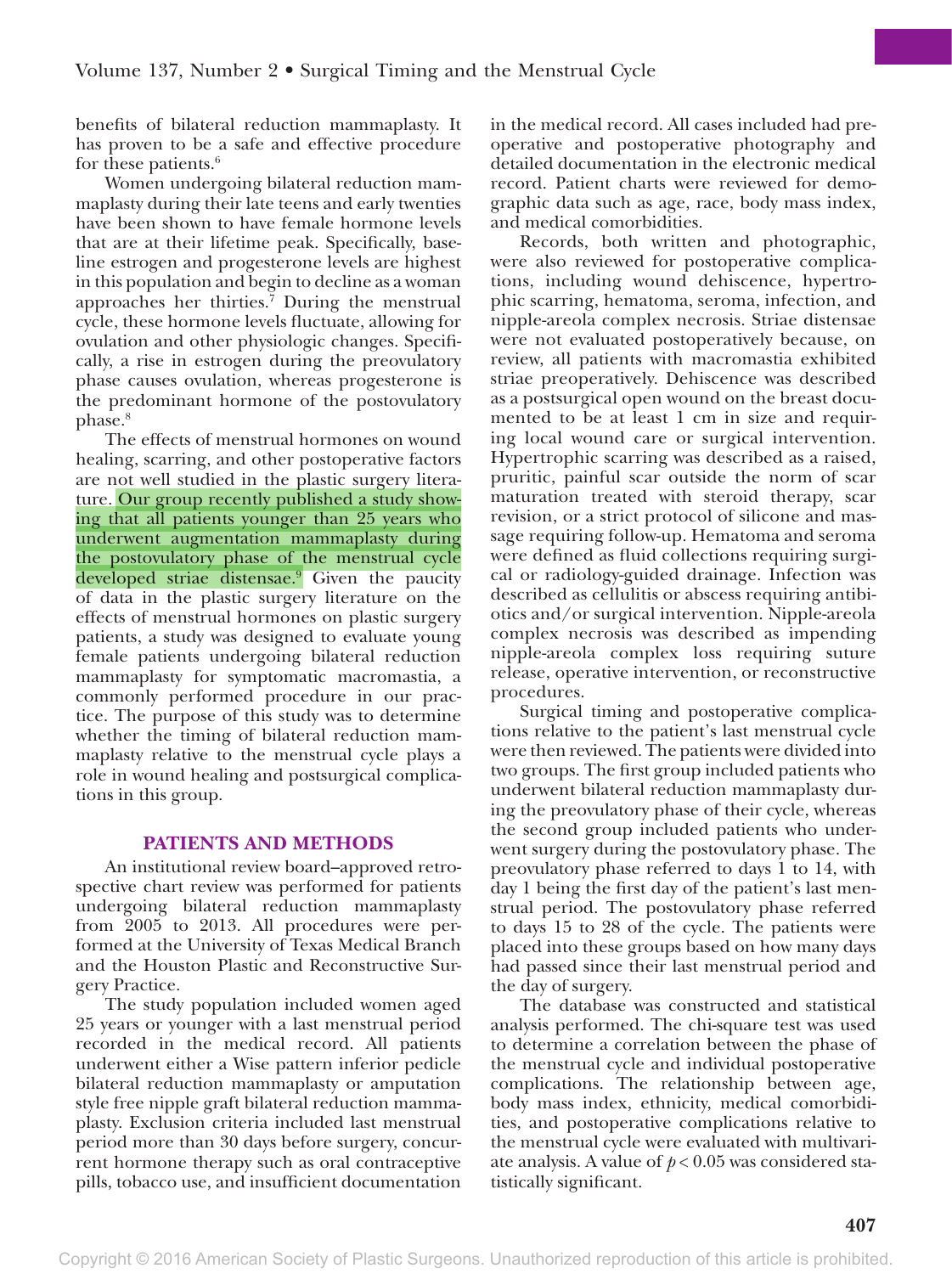#### **RESULTS**

A total of 561 breast reductions were performed at our institution from 2005 to 2013. Of these, 49 patients met our inclusion criteria. The average age of patients was 19.9 years, ranging from 14 to 25 years. Mean follow-up time was 8 months, ranging from 4 to 22 months. Forty-three percent of patients were white, 12 percent were Hispanic/ Latino, and 45 percent were African American.

The most common medical comorbidity was asthma (16 percent of patients). Other comorbidities were less frequent and included scoliosis, attention deficit hyperactivity disorder, migraine, mitral valve prolapse, hypertension, and depression (1 percent each). None of the patients were on steroids or any other immune-modulating medication. The average body mass index of our patients was  $31 \text{ kg}/\text{m}^2$ , ranging from  $24$  to  $46 \text{ kg}/\text{m}^2$ . Thirtyseven percent of patients had a body mass index less than 30, 51 percent had a body mass index between 30 and 40, and 12 percent had a body mass index greater than  $40 \text{ kg/m}^2$ .

Half of our patients underwent bilateral reduction mammaplasty during the preovulatory phase of their menstrual cycle, and the other half underwent bilateral reduction mammaplasty during the postovulatory phase. The most common postoperative complications were wound dehiscence and scar hypertrophy, occurring in 20 and 11 of our 49 patients, respectively. There was one case of hematoma, two cases of seroma and infection each, and no cases of nipple-areola complex necrosis (Fig. 1). Of the 20 patients who developed wound dehiscence, 85 percent

had undergone bilateral reduction mammaplasty during the postovulatory phase. Of the 11 who developed hypertrophic scarring, 91 percent had undergone surgery during the postovulatory phase of their cycle (Fig. 2). Undergoing surgery during the postovulatory phase of the menstrual cycle was associated with an increased incidence of wound dehiscence and hypertrophic scarring  $(p < 0.005)$ . When looking at whether wound dehiscence was associated with hypertrophic scarring, there was no correlation between the two. Three of our patients had both wound dehiscence and hypertrophic scarring  $(p > 0.05)$ .

The mean resection mass was 882 g (range, 200 to 2525 g) from the right breast and 880 g (range, 180 to 2465 g) from the left breast. Resections were grouped as small  $(<500 \text{ g})$ , moderate  $(500 \text{ to } 1000 \text{ g})$ , and large  $(>1000 \text{ g})$ . Fifty-one percent of patients underwent a moderate reduction versus 24 percent who underwent a small and a large reduction, respectively. Of the 20 patients who developed wound dehiscence, 20 percent underwent small resections, 55 percent underwent moderate resections, and 25 percent underwent large resections. Of the 11 patients with scar hypertrophy, 27 percent underwent small resections, 55 percent underwent moderate resections, and 18 percent underwent large resections.

Surgical timing relative to the menstrual cycle did not affect other postoperative complications, including hematoma, seroma, and wound infection (Table 1)  $(p > 0.05)$ . Age, race/ethnicity, body mass index, large resection mass, and medical history did not affect postoperative complication



#### **408**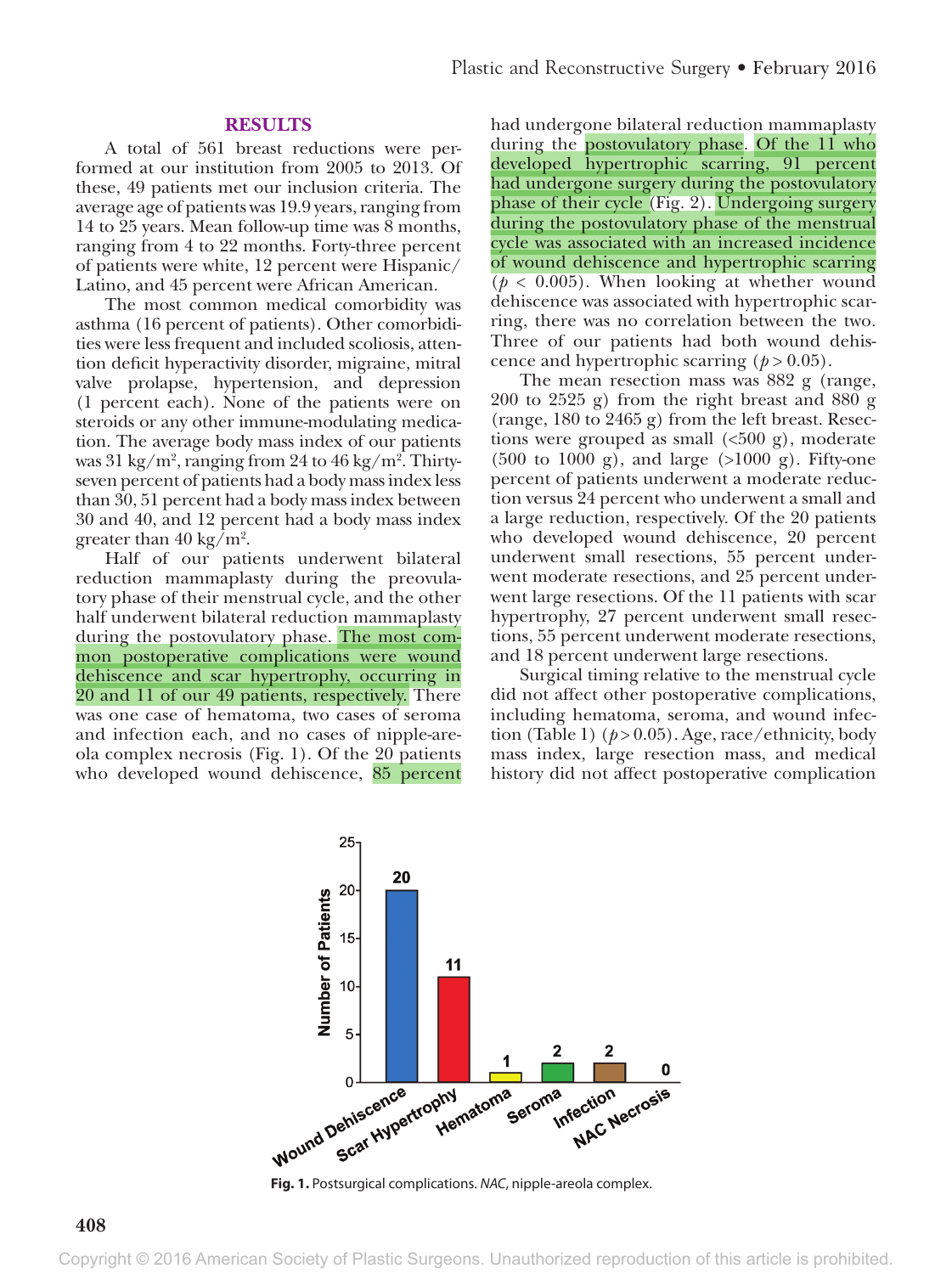

**Fig. 2.** Most common postsurgical complications and phase of menstrual cycle at the time of surgery.

rates  $(p > 0.05)$ . Race/ethnicity did not affect postoperative wound dehiscence or scar hypertrophy rates (Table 2)  $(p > 0.05)$ .

#### **DISCUSSION**

In our patient population, undergoing bilateral reduction mammaplasty during the postovulatory phase of the menstrual cycle was associated with an increased risk of wound healing issues and hypertrophic scarring. The postovulatory phase of the menstrual cycle consists of a decline in estrogen levels and a slow, steady rise in progesterone. Hormonal fluxes in the postovulatory phase may lead to changes in wound healing, scarring, and overall skin quality.

In vitro studies have shown that cultured skin cells are particularly sensitive to changes in estrogen and progesterone, which then affect wound repair, collagen synthesis, and extracellular matrix composition. Skin with striae distensae has higher levels of progesterone receptors than normal skin, making the skin especially vulnerable to the effects of progesterone and subsequent development of striae.<sup>10</sup>

The effects of the menstrual cycle have been studied in multiple other specialties. There are numerous studies in the orthopedic literature supporting increased rates of ligamentous injuries during the preovulatory phase of the menstrual cycle of young women.11–13 Some postulate that the ligaments

**Table 1. Least Common Postsurgical Complications and Phase of Menstrual Cycle at the Time of Surgery**

| <b>Menstrual</b><br>Cycle | Hematoma Seroma Infection |  | <b>NAC</b><br><b>Necrosis</b> |
|---------------------------|---------------------------|--|-------------------------------|
| Preovulatory              |                           |  |                               |
| Postovulatory             |                           |  |                               |

NAC, nipple-areola complex.

are stiffer and more likely to tear because of preovulatory hormonal changes.14 The dermatologic literature reports increased autoimmune and dermostoses flares during the postovulatory phase of the menstrual cycle.15,16 Furthermore, the obstetrics literature demonstrates that younger women are more likely to develop striae gravidum because of higher baseline hormone levels and fluxes during pregnancy.<sup>17</sup>

Limitations of our study include not only its retrospective nature, but also the fact that wound healing may be attributed to other factors, including those inherent in the patient and in the surgical technique. We excluded patients on oral contraceptive pills and active smokers; given the age of our patients, we expected them to be relatively healthy. We attempted to account for various factors, including age, body mass index, large resection mass, and race/ethnicity, and found no correlation between these and postoperative complications. Although the Cunningham study also showed that age and body mass index were not associated with increased complications, it did show increased complication rates with increased resection mass, which contrasts with our results.<sup>6</sup> Although surgical technique was performed in the standard fashion, retrospectively assessing viability of breast flaps after dissection and tension after wound closure would be difficult to perform. Given our small sample size, the effects of the menstrual cycle on the other postoperative complications were not significant.

#### **CONCLUSIONS**

To our knowledge, this is the first study in the plastic surgery literature to demonstrate how wound healing is affected by the menstrual cycle. In this article, we show significantly increased wound healing issues and hypertrophic scarring in young women who had surgery after ovulation.

**Table 2. Race/Ethnicity and Incidence of Wound Dehiscence and Scar Hypertrophy**

| Race/Ethnicity   | <b>No. of Patients</b> | <b>Dehiscence</b> | <b>Hypertrophy</b> | Preovulatory | Postovulatory |  |
|------------------|------------------------|-------------------|--------------------|--------------|---------------|--|
| White            |                        |                   |                    |              |               |  |
| Hispanic         |                        |                   |                    |              |               |  |
| African American | 99<br>--               |                   |                    |              |               |  |